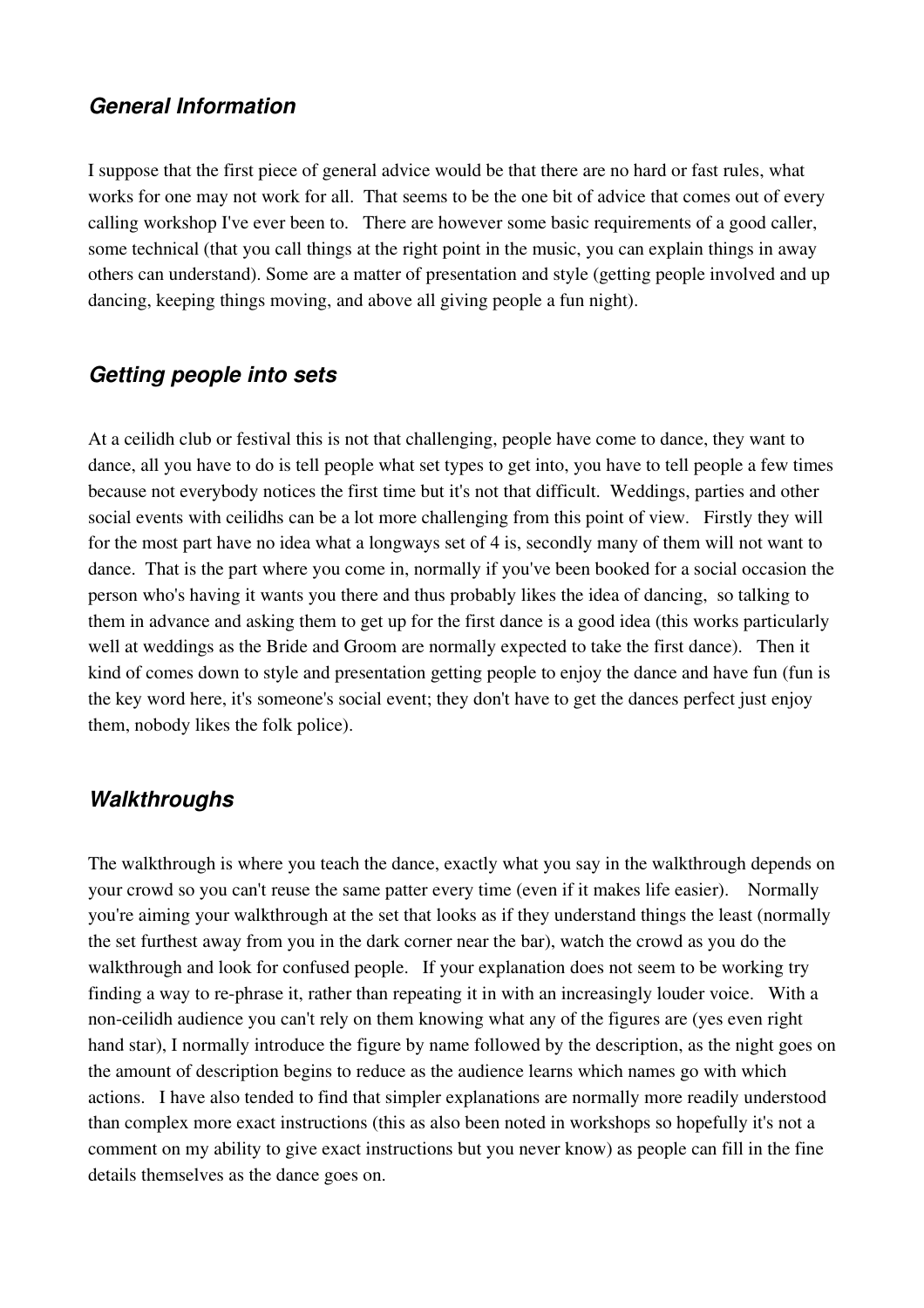## *Band communication*

For the audience to have a great night music is the key, while bad calling can really ruin a good night, great calling is nothing without good music. So dealing with the band is one of the most important tasks you've got, if you can get them enjoying themselves you can get them to play their socks off and give the audience a great night. Some basic bits of advice for dealing with the band follows.

Help the band in with their P.A. and help them set up, it's a lot work but it's only fair, and the band will appreciate it.

Find out if the band has any tunes they like to start with, and end with, get an idea of the tunes they really like because they are normally the tunes the band put most enthusiasm into.

Don't get the band to play tunes they are not that sure about doing or don't like, if that means you can't do a certain dance then so be it.

Arrange your signals with the band in advance. Find out how many times before the end of the dance that the band want to be signalled. Also try to let them know how many times though the dance you intend to do, and even alter it if the arrangement calls for it.

# *Calling during the dance*

When I said before that there are no hard and fast rules there is one exception and it's this. When calling during the dance you have to call at the right times, basically you have to call enough in advance of where the figures should change so people have time to react to what you just said. Some people find this a bit unnatural when they call their first few dances (or at least I did, fortunately someone was kind enough to point it out to me straight away so I did not continue doing too long, thanks Sue Diamond).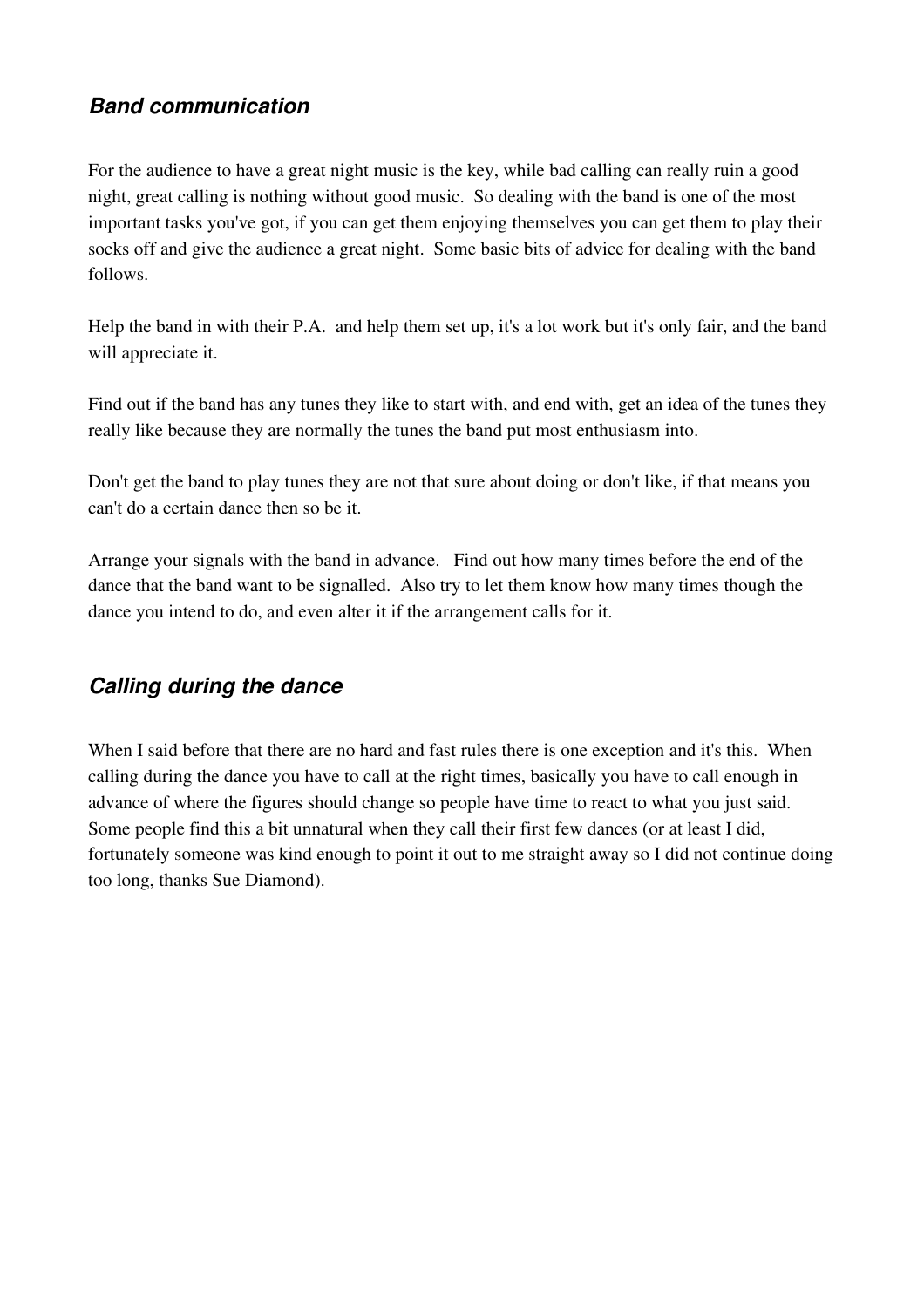### *Microphones*

The microphone is one of the caller's main tools, there is some often repeated advice which is buy the best quality microphone you can afford (even if the person in the shop says you're only talking and thus don't need a good mic, don't listen). The shure SM58 seems to be the standard mic of choice (it's the one I have), it has also been mentioned a number of times that the AKG C1000S is a very good mic for female callers. However there are two camps when it comes to mics, those that like radio mics, and those that don't. The argument tends to go as follows, radio mics allow you to get down amongst the crowd, help out among the the sets, some callers like this ability. The other side of the argument is that callers with radio mics do get off the stage, this is disconcerting for the audience as there is a voice with no body, also when on the floor the caller can only see the sets near them, there are a lot of others sets they can't see. As best as I can gather the anti-radio mic camp appears to contain the largest number of callers and is also where I stand. I also have my own take on this argument, which you can feel free to take with a pinch of salt. Callers who largely call for social events (weddings, parties etc.) tend to like radio mics and I can see why, there is normally a very limited number of sets (3-4) so the caller can see most of what goes on and most people can see them. With the radio mic it is easier to create a connection with the crowd as there is not the physical distance involved. For callers who work largely with a larger crowd, ceilidh series, or festivals, you can't see what is going on in most sets from the floor, as a caller you should be keeping an eye on all the sets not just working with one or two. It's also disconcerting for the audience if the caller keeps vanishing. So my summary is this: radio mics for weddings etc. good, for calling at a ceilidh series bad. That having been said I don't use a radio mic, when I do the odd wedding gig I still prefer to live on the stage and not go wandering in the crowd.

There are are few bits of good advice for radio mic users though, always have spare batteries no matter how certain you are that the ones in the mic are fine. Carry a spear cabled mic as at some venues, and with certain bands your radio mic might pick-up interference. When you buy a radio mic pick one that has more than one channel so you can move to a different channel if someone in the band is on the same channel as you. Just because you can get off the stage and call does not mean you have to (Martin Harvey has a radio mic but he stays more or less firmly rooted on the stage).